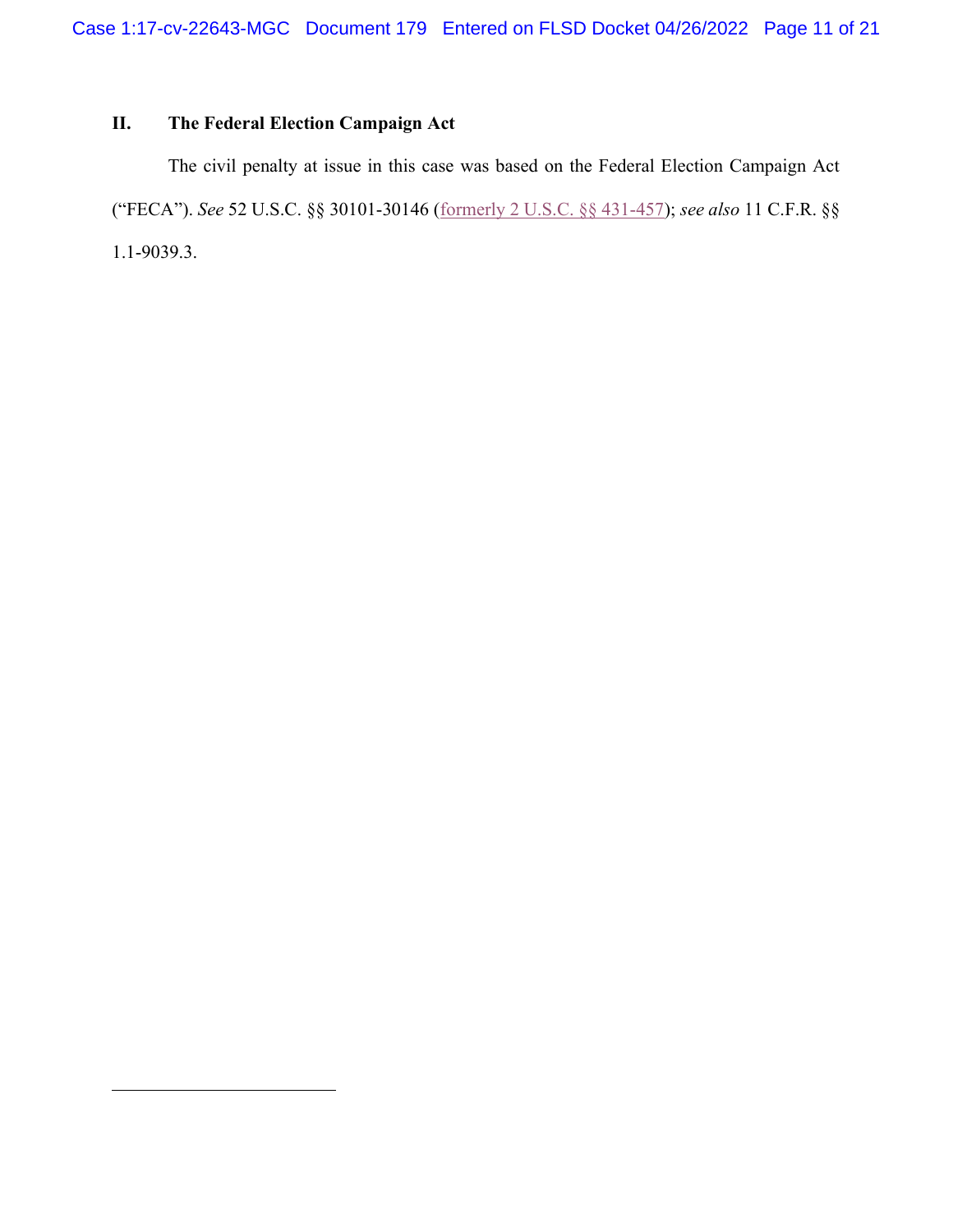percent of the amount involved in the violation and is not more than the greater of \$50,000 or 1,000 percent of the amount involved in the violation).

 52 U.S.C.S. § 30109(6) (emphasis added). The lower civil penalty in Paragraph (B) applies unless the FEC establishes that the violation was "knowing and willful" in which case the higher civil penalties in Paragraph (C) apply. See id.

 Paragraph (C) further increases the civil penalty for "knowing and willful violation[s]" of section 30122 (i.e., for contributions in the name of another). For such violations, FECA mandates a fine between 300% and 1000% of "the amount involved in the violation." See id. The 300-1000% provision was added to FECA in the 2002 McCain-Feingold amendments a/k/the Bipartisan Campaign Reform Act of 2002 ("BCRA").<sup>5</sup> A review of the Congressional Record surrounding the passage of the BCRA does not indicate how the language of the 300-1000% provision was created or what studies were performed to select these unprecedented percentages. A review of other civil penalties contained in state and federal statutes does not reflect another civil penalty that comes close to the magnitude of the 300-1000% provision. Further, neither the FECA nor its implementing regulations provide any guidance or standards for determining which percentage level to apply when setting a civil penalty for a knowing and willful violation of section 30122. Simply put, the 300%-1000% provision appears to authorize courts to impose the largest multiplier for any civil penalty on the books – and provides no instructions on how to apply it.

<sup>5.</sup>  914, 916-17 (DC Cir. 2008) ("Congress passed the McCain-Feingold Act, formally known as the Bipartisan Campaign Reform Act of 2002 (BCRA), Pub. L. No. 107-155, 116 Stat. 81, in an effort to rid American politics of two perceived evils: the corrupting influence of large, unregulated donations called 'soft money,' and the use of 'issue ads' purportedly aimed at influencing people's policy views but actually directed at swaying their views of candidates. The Federal Election Commission promulgated regulations implementing the Act, but . . . we rejected several of them as either contrary to the Act or arbitrary and capricious, concluding that the Commission had largely disregarded the Act in an effort to preserve the pre-BCRA status quo."). See Pub. L. 107-155, 116 Stat. 81, enacted Mar. 27, 2002; Shays v. FEC, 528 F.3d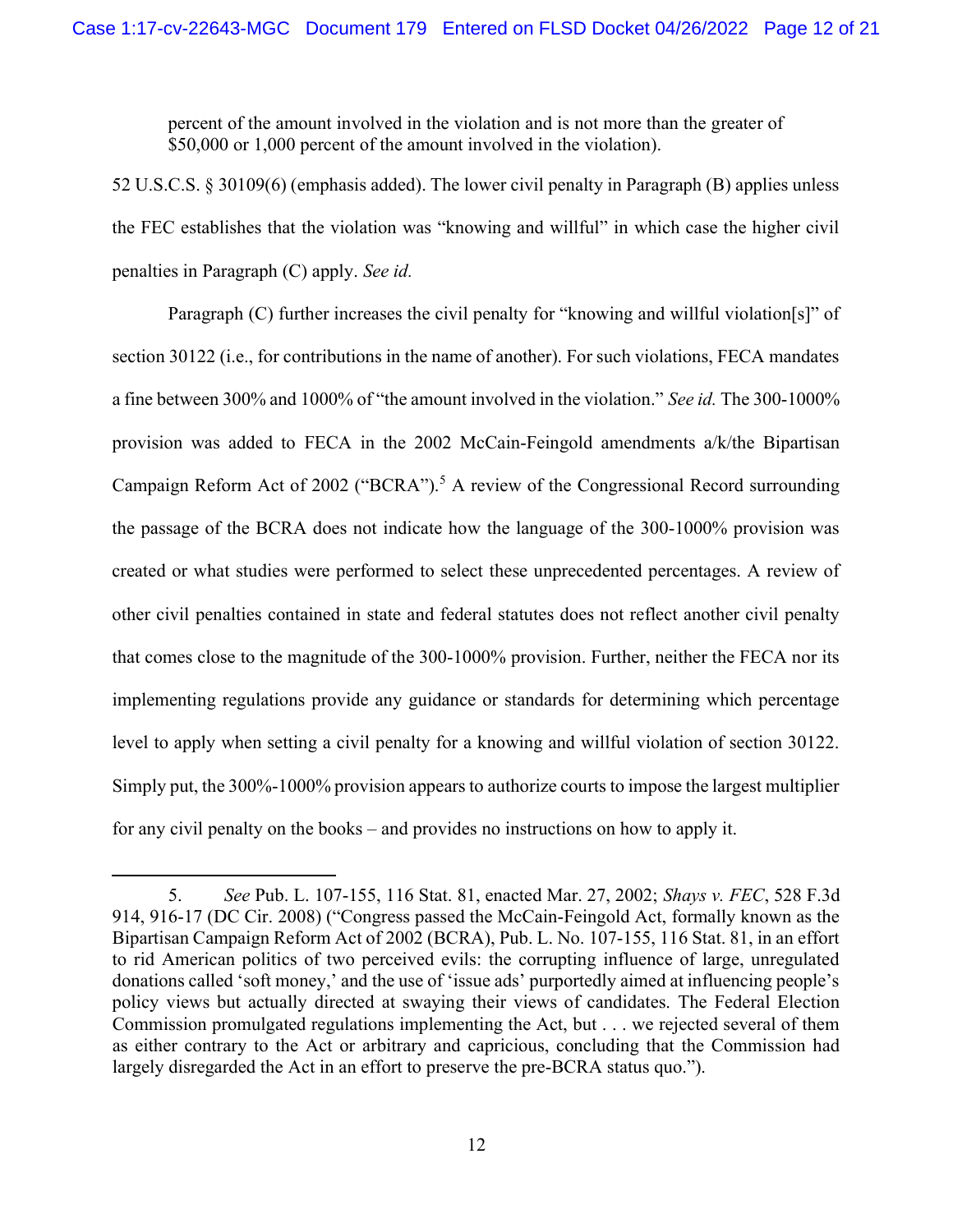#### Ш. This Case

 Before analyzing the amount of the civil penalty imposed in this case, Rivera notes that although he disputes the Court's summary judgment findings of fact and conclusions of law (e.g., whether there was a "knowing and voluntary violation", whether he made any in kind donations to the Sternad campaign, whether he instructed Alliegro to instruct Sternad to misrepresent in his reports, whether the conduct alleged is actually a violation of 52 U.S.C. § 30122, etc.), the analysis in this motion does not reargue these points because it would likely exceed the scope of permissible argument on a 59(e) or 60(b) motion. As the Court previously advised, relief on the underlying liability issues should be sought with the Court's brethren in Atlanta. See [DE 49 at 30]. Instead, Rivera confines his arguments to those related to reconsideration and remitting the historically high civil fine imposed upon him at summary judgment. Given the magnitude of the fine, the lack of standards contained in section 30109(6), the lack of an evidentiary hearing, the lack of evidence, and the Eleventh Circuit's recent decision in Yates, the Court should exercise its discretion to vacate the final judgment and the civil penalty, conduct an evidentiary hearing, and analyze the evidence under the Excessive Fines factors.

#### A. The FECA civil fine is at least partially punitive

also bar [Rivera] from violating the statute" and "from engaging in similar unlawful conduct in the future" and that the Court's remedies would "do the trick" in "convincing Rivera" to "stop violating the law." See [DE 163 at 38]. The Court also expressed that the civil penalty would "vindicate the FEC's authority and strengthen its ability to enforce 52 U.S.C. § 30122." See [DE 163 at 37]. The Court's justifications reflect that the penalties imposed were at least partly penal in nature because they are grounded in the common law principles of punishment: general In its summary judgment order, the Court expressed that "it is necessary for this Court to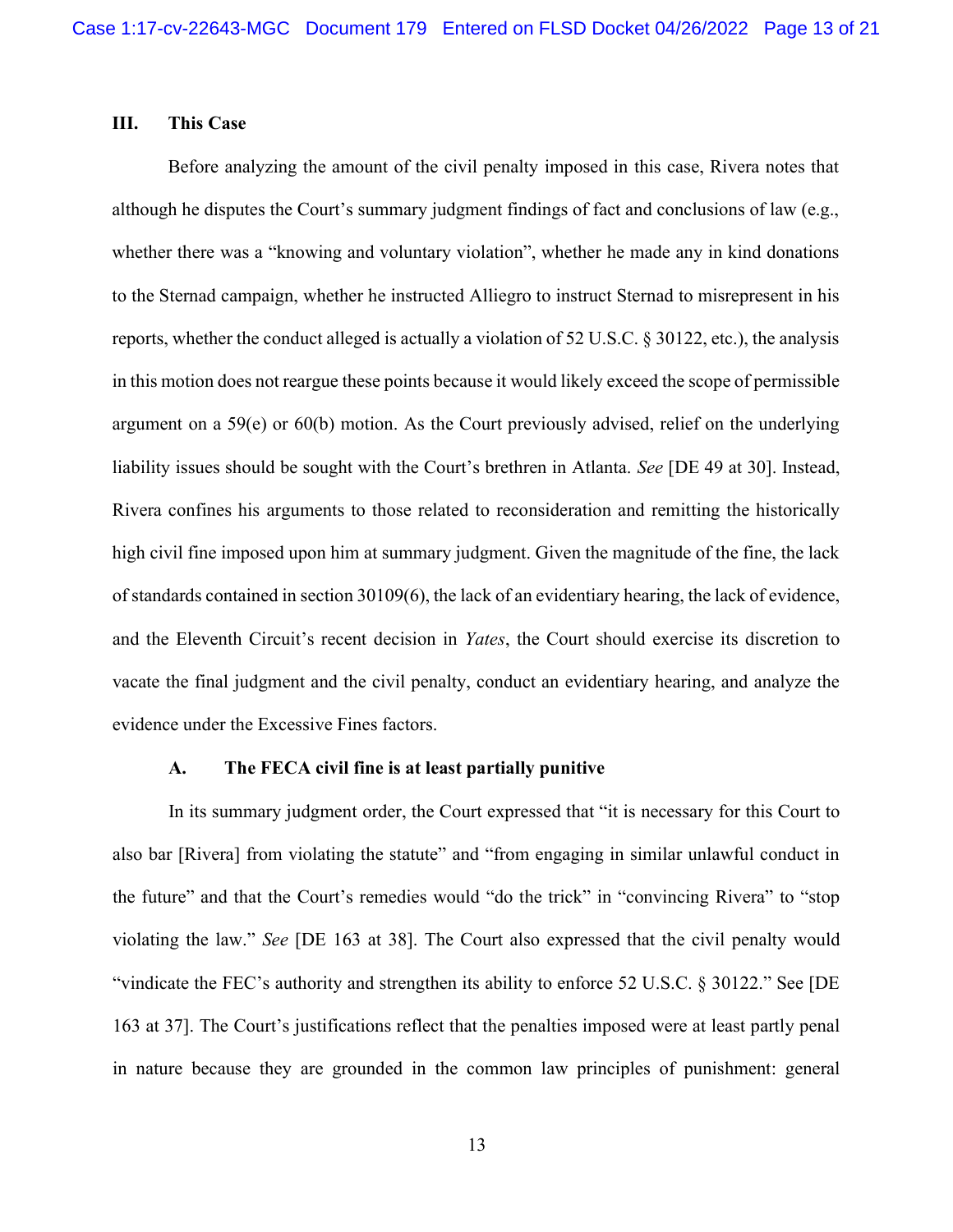deterrence, specific deterrence, incapacitation, and retribution. See Yates, 21 F.4th at 1325 and n.4 ("In the criminal law, district courts impose fines based on a set of statutory standards, located in 18 U.S.C. §§ 3553(a) and 3572.3 These standards are Congress's codification of the traditional purposes of sentencing: general deterrence, specific deterrence or incapacitation, and retribution.").

 Other decisions applying the FECA civil penalties have referred to them as punitive in nature. See e.g., FEC v. Craig for U.S. Senate, 70 F. Supp. 3d 82, 88, 99 (D.D.C. 2014) (imposing a "penalty of \$45,000, which the Court finds necessary and appropriate to punish defendants' misconduct and to **deter** future misconduct by others") ("[T]he FEC argues that a penalty is necessary to deter similar violations and to punish defendants, noting that the purpose of a civil penalty is to punish culpable individuals, not just to restore the status quo. FEC Reply at 13") (emphasis added); Fed. Election Com. v. Furgatch, 869 F.2d 1256, 1259 (9th Cir. 1989) ("The district court was free to conclude that the absence of good faith efforts by Furgatch to undo or cure his violations is indicative of the need for a large penalty to deter future wrongdoing.") (emphasis added); FEC v. Latpac, No. 1:21-cv-06095 (ALC) (SDA), 2022 U.S. Dist. LEXIS 61125, at \*11 (S.D.N.Y. Mar. 31, 2022) ("[T]he Court finds that a civil penalty in the amount of \$56,400 achieves the purposes of punishment and deterrence.") (emphasis added) (citing New York v. United Parcel Serv., Inc., 942 F.3d 554, 599 (2d Cir. 2019) (In general, civil penalties are designed to punish culpable individuals, deter future violations, and prevent the conduct's recurrence.")); FEC v. O'Donnell, No. 15-17-LPS, 2017 U.S. Dist. LEXIS 59524, at \*5-6 (D. Del. Apr. 19, 2017) ("Civil penalties are generally intended to punish culpable individuals, not simply extract compensation or restore the status quo.") (quoting Tull v. United States, 481 U.S. 412, 422, 107 S. Ct. 1831, 95 L. Ed. 2d 365 (1987)) ("FECA explicitly authorizes courts to impose civil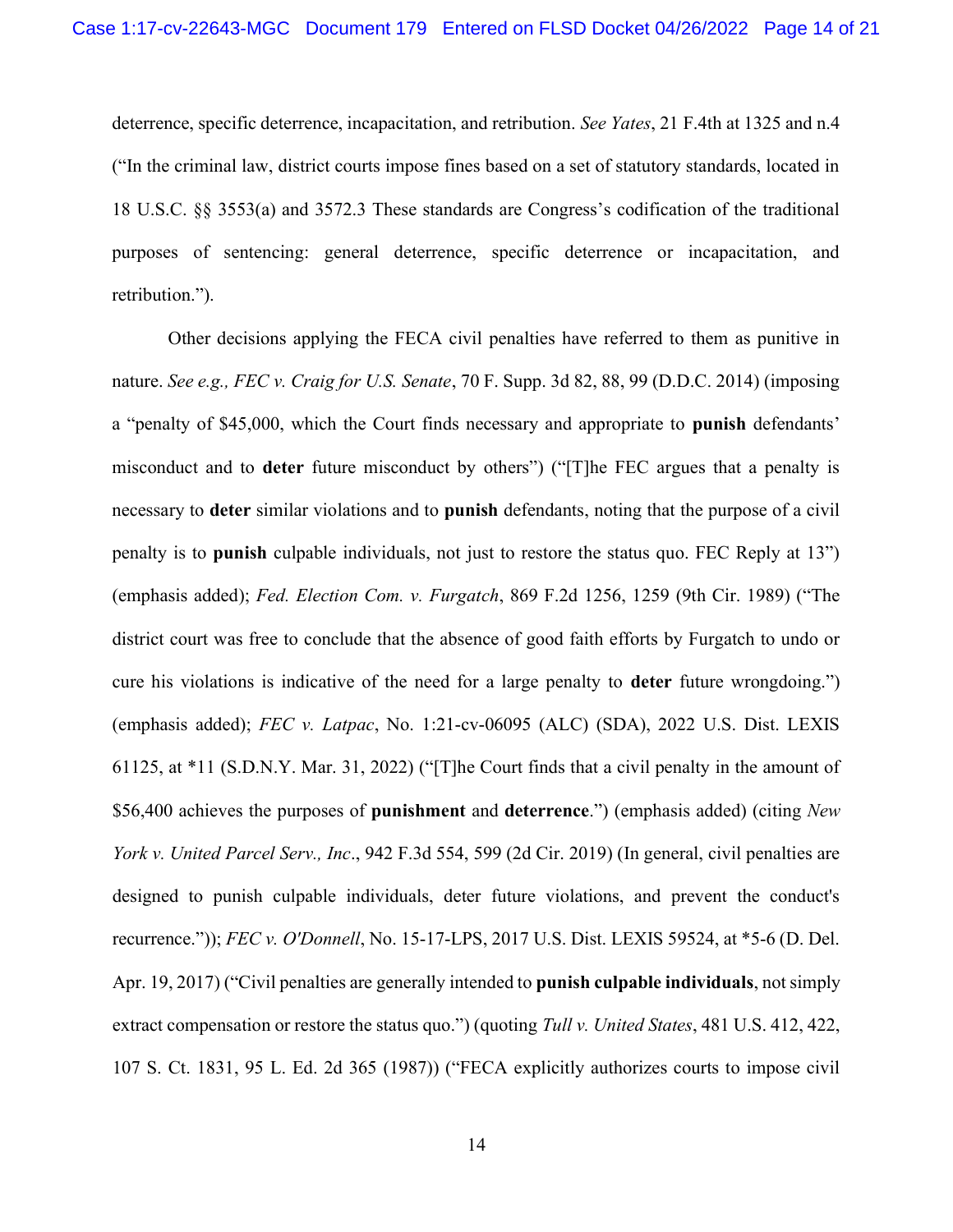penalties" and the Court considers "the penalty's **deterrent** effect") (emphasis added); FEC v. Am. Fed'n of State, Cty. & Mun. Empls.-P.E.O.P.L.E. Qualified, Civil Action No. 88-3208 (RCL), 1991 U.S. Dist. LEXIS 15654, at \*5 (D.D.C. Oct. 31, 1991) ("[D]efendants shall pay a civil penalty of \$2,000 (\$1,000 for each violation) because the public's interest will be served by punishing a violation of the plain language of the statute.") (emphasis added).

 Because the civil penalties are at least partially punitive in nature, the Court must apply the Excessive Fines analysis of Yates to determine if the amount of the fine violates the Eighth Amendment. See Yates.

#### **B.** Section 30109(6) is unconstitutionally standardless

In Yates, Judge Tjoflat (concurring in part) contrasted the lack of standards for calculating civil penalties under the FCA with the specific standards created to calculate criminal fines under the sentencing guidelines. See Yates, 21 F.4th at 1325-26 ("[W]ithout a set of standards, the district court has unfettered discretion to impose any fine within the statutory range. And that makes imposition of such fines essentially unreviewable for us, except under the Eighth Amendment."). However, the "Opinion of the Court" did not decide that the FCA was facially unconstitutional for this reason because: (1) the appellant did not "base its Eighth Amendment challenge on the procedural claim that the FCA lacks standards"; and (2) the district court imposed the statutory minimum penalty and lacked authority to go below it absent a constitutional violation. Since the district court did not choose a penalty somewhere above the minimum, its discretion did not come into play. See Yates, 21 F.4th at 1316 at n.9.

Unlike the civil penalty at issue in Yates, this Court did not select the minimum penalty allowed under the FECA – it exercised its discretion to choose 700% which is closer to the maximum penalty. Accordingly, FECA's lack of standards is squarely at issue in this case. The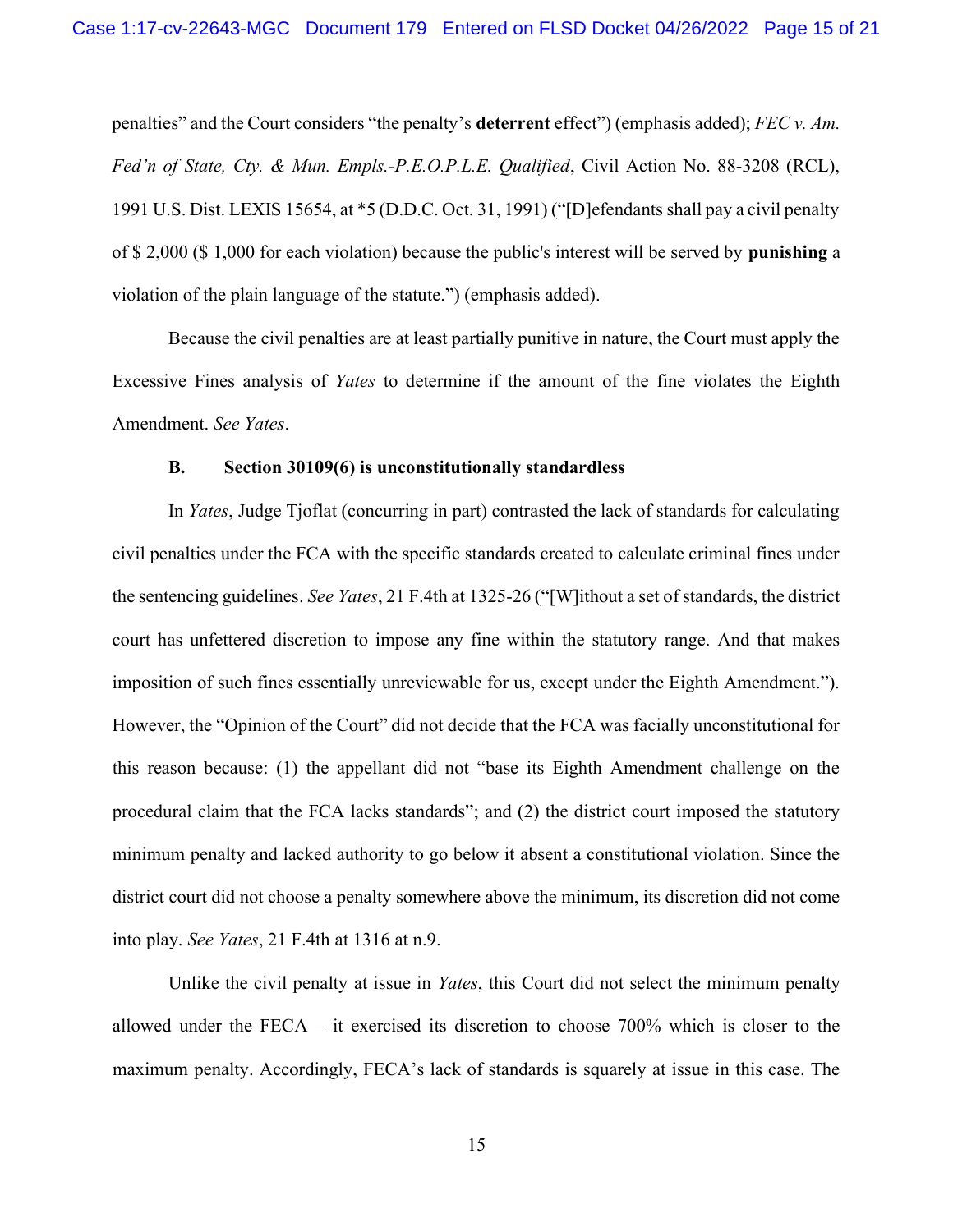civil penalty provisions of section 30109(6) are facially unconstitutional because they provide no standards to guide the Court in selecting from 300-1000% as the correct percentage. In this case, neither the FEC nor the Court provide any specific explanation for why 700% was selected as the magic number for the record-breaking civil penalty imposed on Rivera.

### $C_{\bullet}$ The Court did not apply the Yates analysis

Obviously, the Court did not have the benefit of Yates at the time it imposed the civil penalty in this case because the Court's order was entered about ten months before the Eleventh Circuit published its decision in Yates. Accordingly, the Court relied on the Furgatch factors which, as shown above, can be traced back to the Eleventh Circuit's prior holding in *Danube* Carpet which no longer applies to punitive civil penalties after Yates. See FEC v. Furgatch, 869 F.2d 1256, 1258 (9th Cir. 1989); United States v. Danube Carpet Mills, Inc., 737 F.2d 988, 993 (11th Cir. 1984)). Accordingly, the Court should reconsider its ruling under Yates and consider whether amount of the fine is "grossly disproportional to the gravity of a defendant's offense" based on: "(i) whether the defendant is in the class of persons at whom the statute was principally directed; (ii) how the imposed penalties compare to other penalties authorized by the legislature; and (iii) the harm caused by the defendant." See Yates, 21 F.4th 1288 (citing United States v. Chaplin's, Inc., 646 F.3d 846, 851 (11th Cir. 2011)).

#### D. The fine is unconstitutionally excessive under Yates

Under the Yates test, the amount of the fine is grossly disproportionate to the alleged offense. First, it is not clear that Rivera is within the class of persons that sections 30109 and 30122 were principally directed. As the Supreme Court recently explained:

The right to participate in democracy through political contributions is protected by the First Amendment, but that right is not absolute. Our cases have held that Congress may regulate campaign contributions to protect against corruption or the appearance of corruption. See, e.g., Buckley v. Valeo, 424 U.S. 1,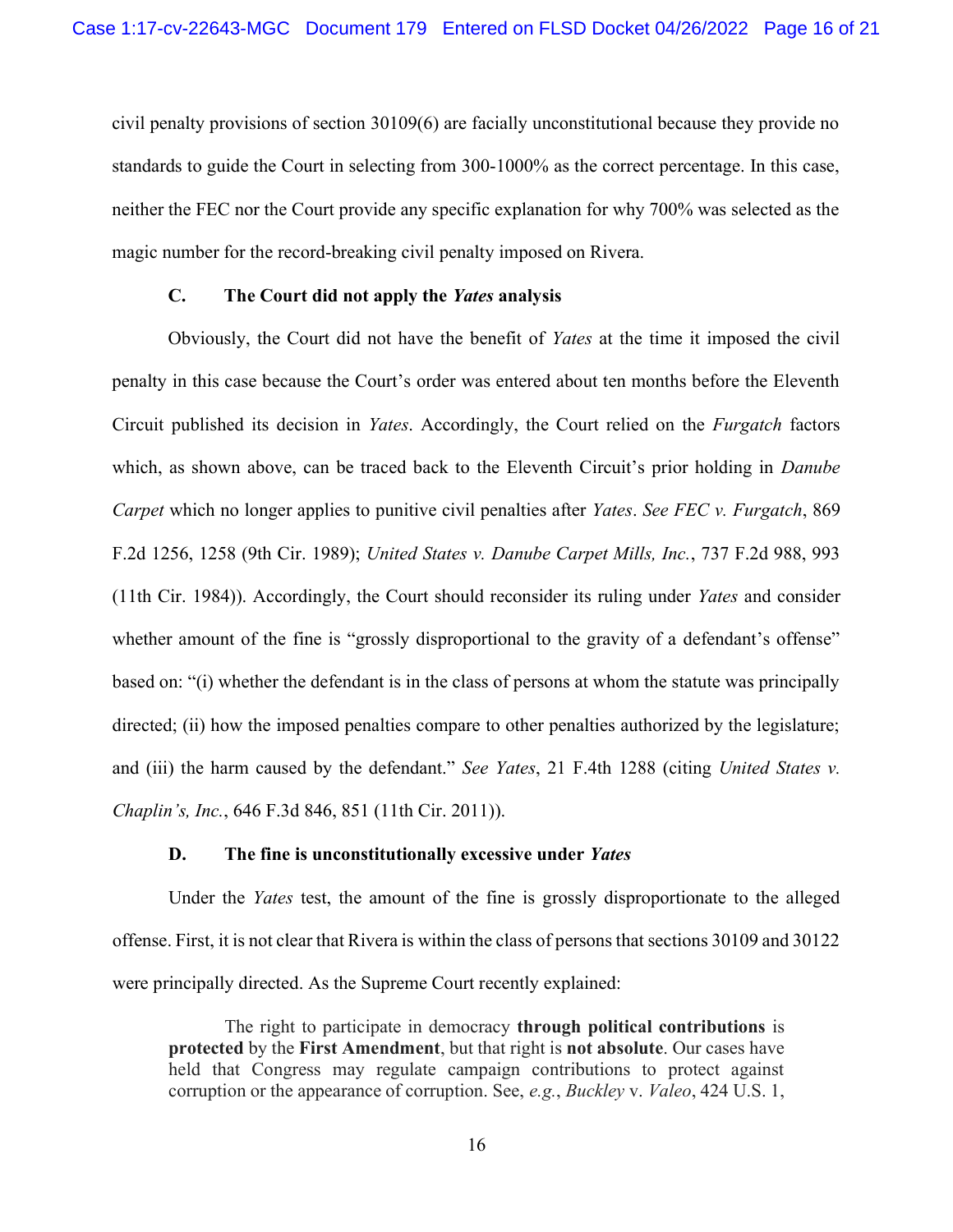26-27, 96 S. Ct. 612, 46 L. Ed. 2d 659 (1976) (*per curiam*). At the same time, we have made clear that Congress may not regulate contributions simply to reduce the amount of money in politics, or to restrict the political participation of some in order to enhance the relative influence of others. See, e.g., Arizona Free Enterprise Club's Freedom Club PAC v. Bennett, 564 U.S. 721, 749-750, 131 S. Ct. 2806, 2827, 180 L. Ed. 2d 664, 686 (2011).

 Many people might find those latter objectives attractive: They would be delighted to see fewer television commercials touting a candidate's accomplishments or disparaging an opponent's character. Money in politics may at times seem repugnant to some, but so too does much of what the First Amendment vigorously protects. If the First Amendment protects flag burning, funeral protests, and Nazi parades—despite the profound offense such spectacles cause—it surely protects See Texas v. Johnson, 491 U.S. 397, 109 S. Ct. 2533, 105 L. Ed. 2d 342 (1989); Snyder v. Phelps, 562 U.S. 443, 131 S. Ct. 1207, 179 L. Ed. 2d 172 (2011); National Socialist Party of America v. Skokie, 432 U.S. 43, 97 S. Ct. 2205, 53 L. Ed. 2d 96 (1977) (per curiam). Indeed, as we have emphasized, the First Amendment "has its fullest and most urgent application precisely to the conduct of campaigns for political office." Monitor Patriot Co. v. Roy, 401 U.S. 265, 272, 91 S. Ct. 621, 28 L. Ed. 2d 35 (1971). political campaign speech despite popular opposition.

McCutcheon v. FEC, 572 U.S. 185, 191-92, 134 S. Ct. 1434, 1441 (2014). Thus, the analysis should start with a recognition of the basic premise that spending money in elections is generally a protected constitutional right under the First Amendment. Further, on the motion to dismiss FEC's amended complaint, the parties hotly debated whether the alleged conduct constituted a direct violation of 52 U.S.C. § 30122's prohibition on making contributions in the name of another. The FEC claimed that Rivera "made" contributions "in the name of" the candidate Lamar Sternad when Lamar Sternad falsely reported that some of the in-kind printing and shipping services his campaign received were paid for with a personal loan from Sternad to his own campaign. There was no allegation that Rivera falsely ascribed Sternad's or anyone else's name to his donations. Instead, the FEC claims that Rivera told Alliegro to instruct Sternad to make the false report and Sternad followed Rivera's orders. However, as the hearing transcript reflects, it is debatable whether these allegations state a violation of section 30122 which only prohibits "making" a donation in the name of another, "accepting" a donation in the name of another, or "allowing"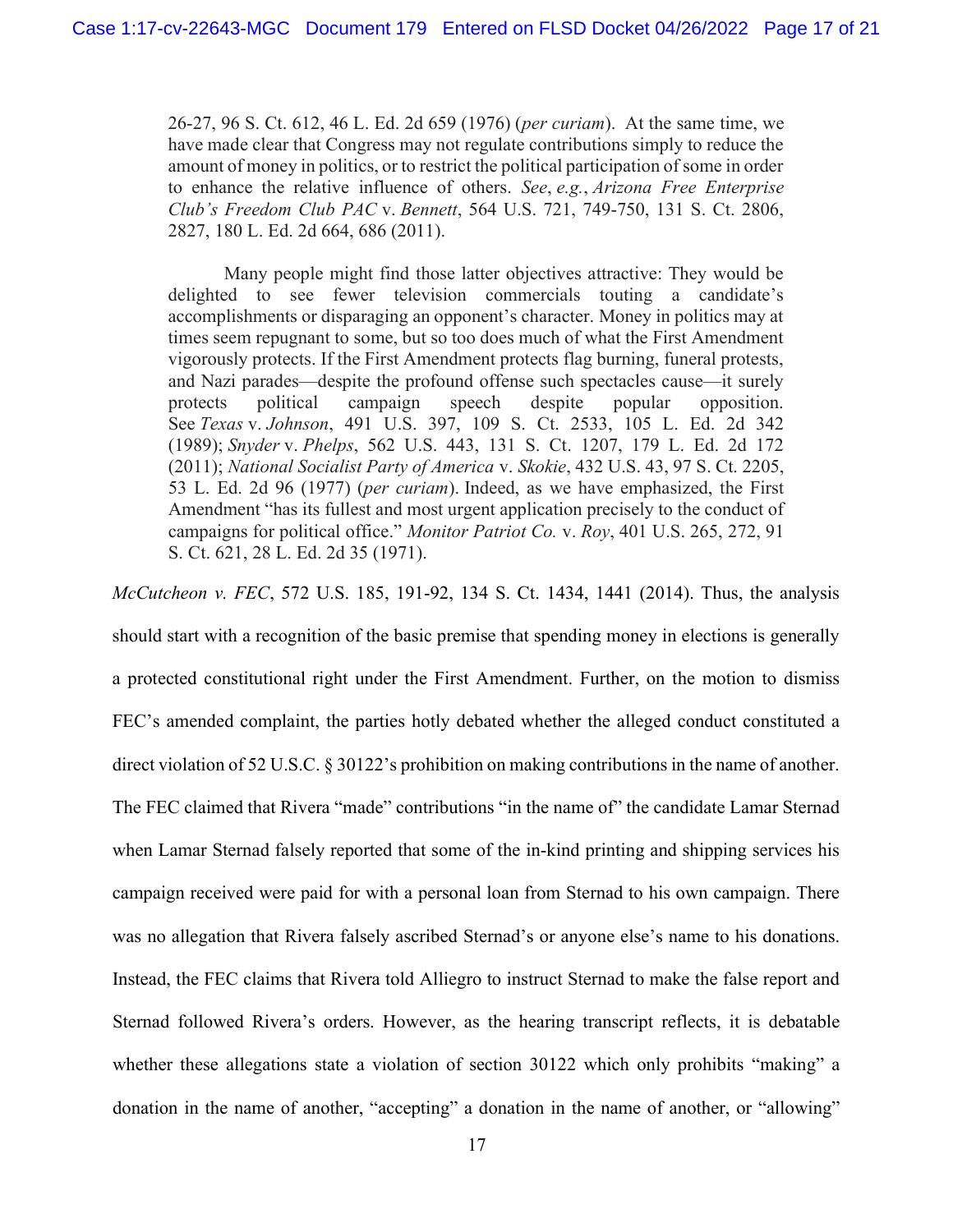another person to make a donation in your name. See 52 U.S.C. § 30122. As the Court noted in its order dismissing the original complaint, FEC lacks authority under section 30122 to pursue claims against individuals who "help" or "aid and abet" violations of section 30122. See [DE 31] (citing Federal Election Comm'n v. Swallow, 304 F. Supp. 3d 1113, 1115 (D. Utah 2018). That's why FEC abandoned its original "participant" theory alleged in its original complaint and changed its factual allegations to claim that Rivera directly made a contribution in the name of another. Compare [DE 1] with [DE 41]. Because it is not obvious that Rivera is within the class of persons section 30122 is directed at, the first Yates factor weighs against applying 700% penalty multiplier based on the 300-1000% penalty enhancement for violations of 30122. See 52 U.S.C. § 30901(6).

 Second, the Court did not consider compare any other statutory civil penalty regimes to the 300%-1000% provision at issue here. However, a review of federal and state statutes reveals that there is apparently no statute that provides an enhancement that requires anywhere near the minimum range required (300%) and the maximum range permitted (1000%) under section 30901(6). It appears to be an anomaly on the books and yet another arbitrary, capricious, and unconstitutional product of the 2002 McCain-Feingold amendments. Although misrepresenting the source of a campaign donation is arguably detrimental because it restricts information that would otherwise be public, it is hard to understand why Congress would impose civil penalties for such violations that far exceed those available for other offenses that actually enable the violator to profit by causing tangible harm to particular individuals and the government (e.g., insider trading, submitting fraudulent Medicare claims, violating FDA or EPA standards, etc.).

 Lastly, other than generalized harm that is caused by violation of any law, the alleged violations at issue here were low on the harm scale. FEC doesn't allege that Rivera donated to the Sternad campaign as quid pro quo to obtain political favors from Sternad should he get elected.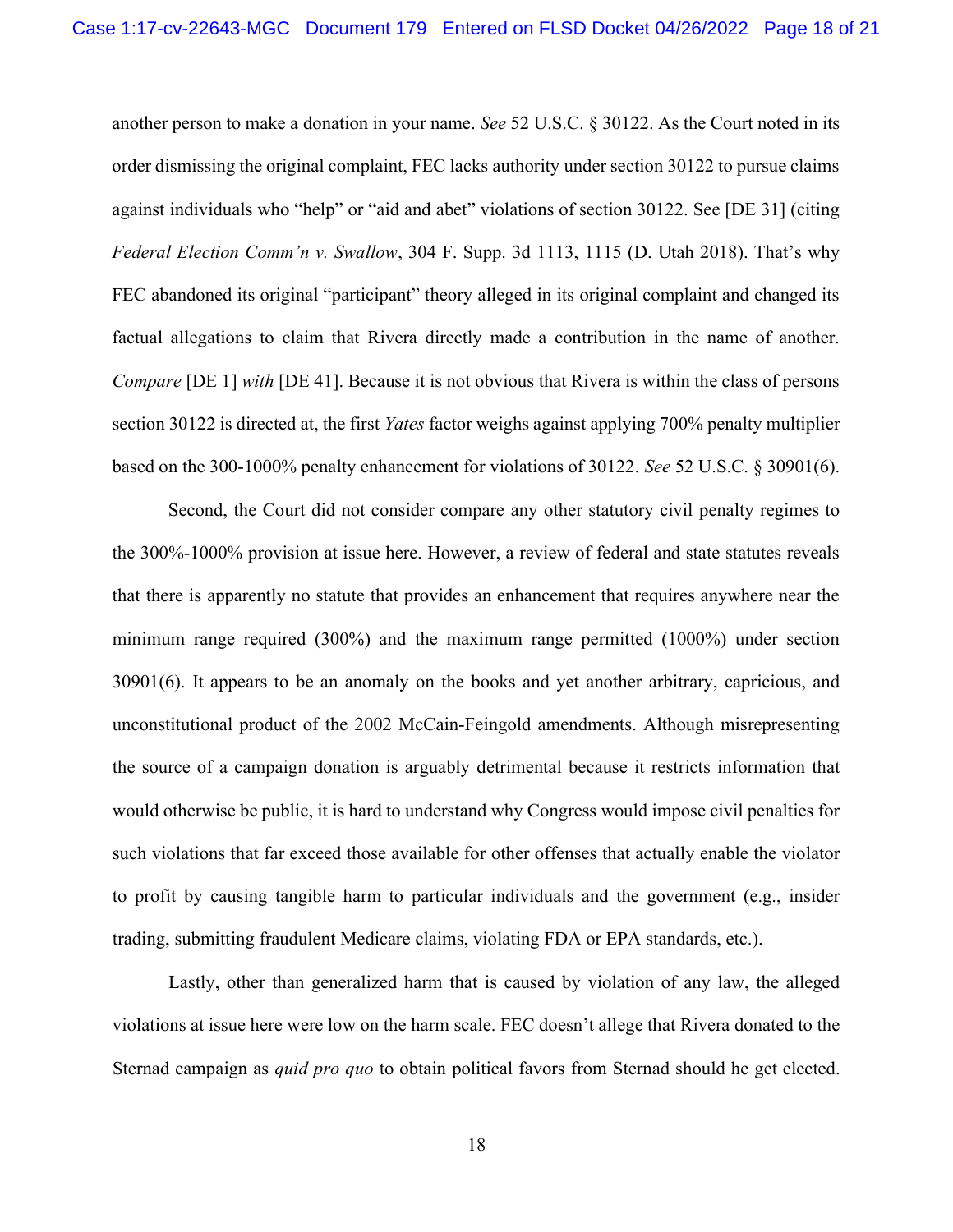Therefore, the traditional purpose of laws requiring public disclosure of campaign donations is not part of FEC's claim. Rather, FEC claims Rivera paid for print ads and campaign publications for Sternad (i.e., political junk mail). Other than cluttering the electorate's mailboxes, this is hardly the kind of in-kind donation that would severely harm the public. Also, Rivera did not win the election after all, and Joe Garcia – the opponent Rivera allegedly feared losing to – did win. So, Rivera did not benefit, and Garcia was not harmed by the alleged violations. "Admittedly, there is always harm to the public when [the Act] is violated." FEC v. Kalogianis, No. 8:06-cv-68-T-23EAJ, 2007 U.S. Dist. LEXIS 88139, at \*20 (M.D. Fla. Nov. 30, 2007) (quoting FEC v. American Fed'n of State, County and Municipal Employees- P.E.O.P.L.E. Qualified, 1991 U.S. Dist. LEXIS 15654, 1991 WL 241892 (D.D.C. Oct. 31, 1991)). "Nonetheless, in this instance any injury to the public is remote and circumscribed." Id. (imposing civil penalties on defendants for "making, consenting to, and accepting in-kind corporate contributions; and for falsely reporting the sources of two of the loans and the dates of repayment of two others").

Thus, all three Yates factors weigh against imposing a substantial fine under the allegations and evidence in this case. Certainly, imposing the largest fine in FEC history on a non-corporate individual is not sustainable applying Yates to the allegations and evidence in this case.

## E. Procedural problems with the fine

 Furthermore, the Court imposed the massive fine on Rivera as a matter of law at summary judgment despite conflicting and inconclusive evidence without conducting a trial on liability or evidentiary hearing on the amount of the fine. See Tull v. United States, 481 U.S. 412, 422, 107 S. Ct. 1831, 95 L. Ed. 2d 365 (1987). And the amount FEC claimed at summary judgment was based on new allegations of additional FECA violations that were not alleged in its original or amended complaints and caused the fine to exceed the amounts alleged in FEC's complaints. See Moore v.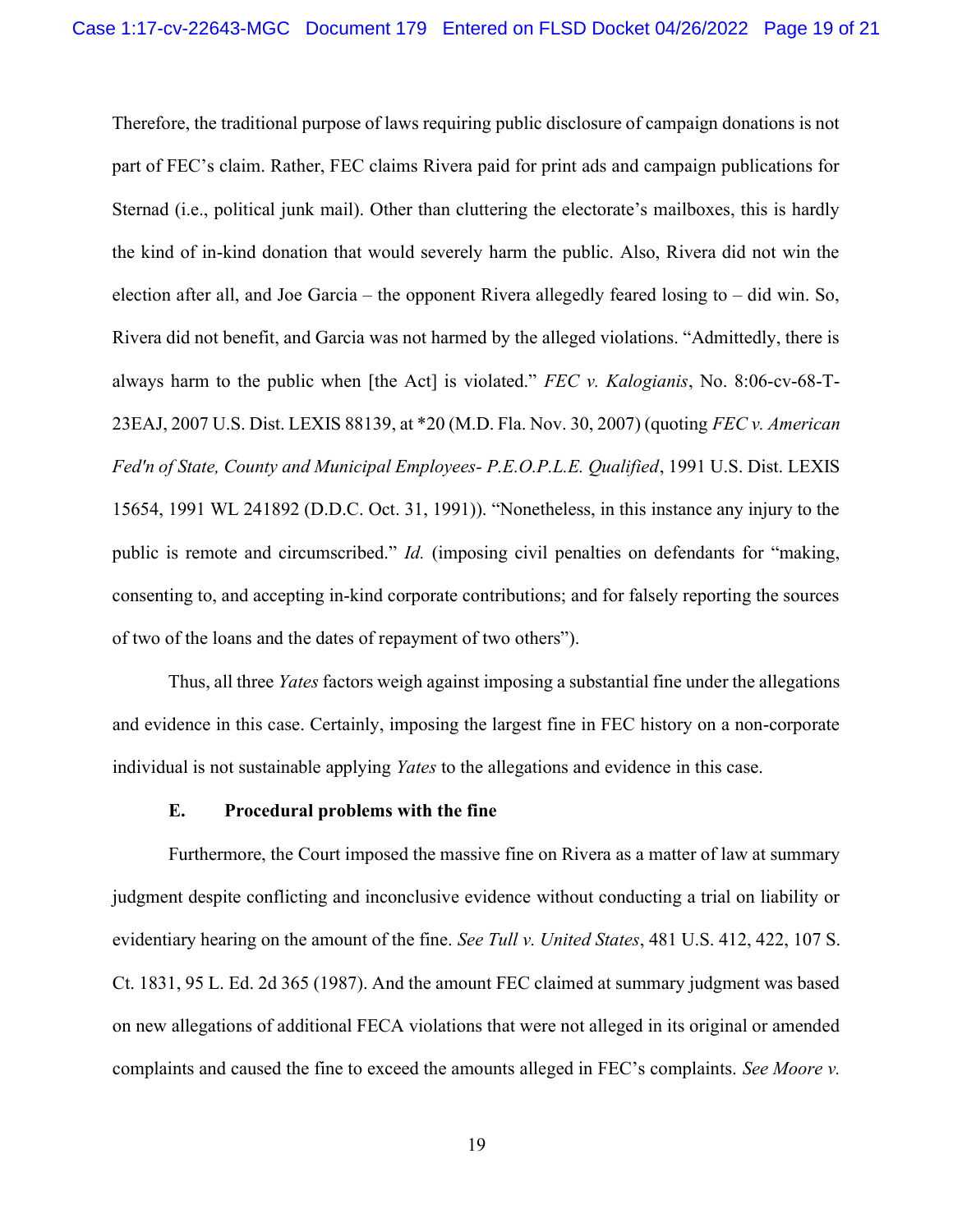Shands Jacksonville Med. Ctr., No. 3:09-cv-298-J-34TEM, 2013 U.S. Dist. LEXIS 190745, at \*83 n.43 (M.D. Fla. Oct. 18, 2013) ("A plaintiff may not amend [its] complaint through argument for or against summary judgment."). Also, in determining whether Rivera and the "ability to pay" a \$465,000 civil penalty, the Court relied on stale information about Rivera's past net worth 7-years ago and unsubstantiated allegations about revenue allegedly paid to Rivera's business in the past.

 Lastly, the Court took issue with Rivera's defense against FEC's charges and improperly used it against him as its primary consideration in its analysis of the severity of the penalty. See [DE 163 at 37-38] "First and foremost, as his filings in this case demonstrate, Rivera continues to refuse to take responsibility for his illegal conduct [and] continues to run for office."). Rivera was never charged or convicted of a crime related to the FEC's allegations and was entitled to exercise his constitutional right to run for office. He was also "entitled to have the complicated statutory and regulatory issues in this case determined by a court." FEC v. Kalogianis, No. 8:06-cv-68-T-23EAJ, 2007 U.S. Dist. LEXIS 88139, at \*19-20 (M.D. Fla. Nov. 30, 2007) (citing FEC v. Friends of Jane Harman, 59 F. Supp. 2d 1046, 1059 (C.D. Cal. 1999) (denying the Commission's contention that the defendants' "determined resistance to conciliation" should result in a significant financial penalty).

### **CONCLUSION**

 For the foregoing reasons, Rivera asks this Court to grant this Motion and: (1) vacate the final judgment and the civil penalty; (2) strike the 300-1000% penalty enhancement provision of 52 U.S.C. § 30109(6) as unconstitutionally vague, arbitrary, capricious, and excessive on its face; (3) reconsider its analysis under the Yates test and determine that the amount of the fine requested by FEC is unconstitutionally excessive under the Yates factors; and (4) for general relief consistent with the foregoing.